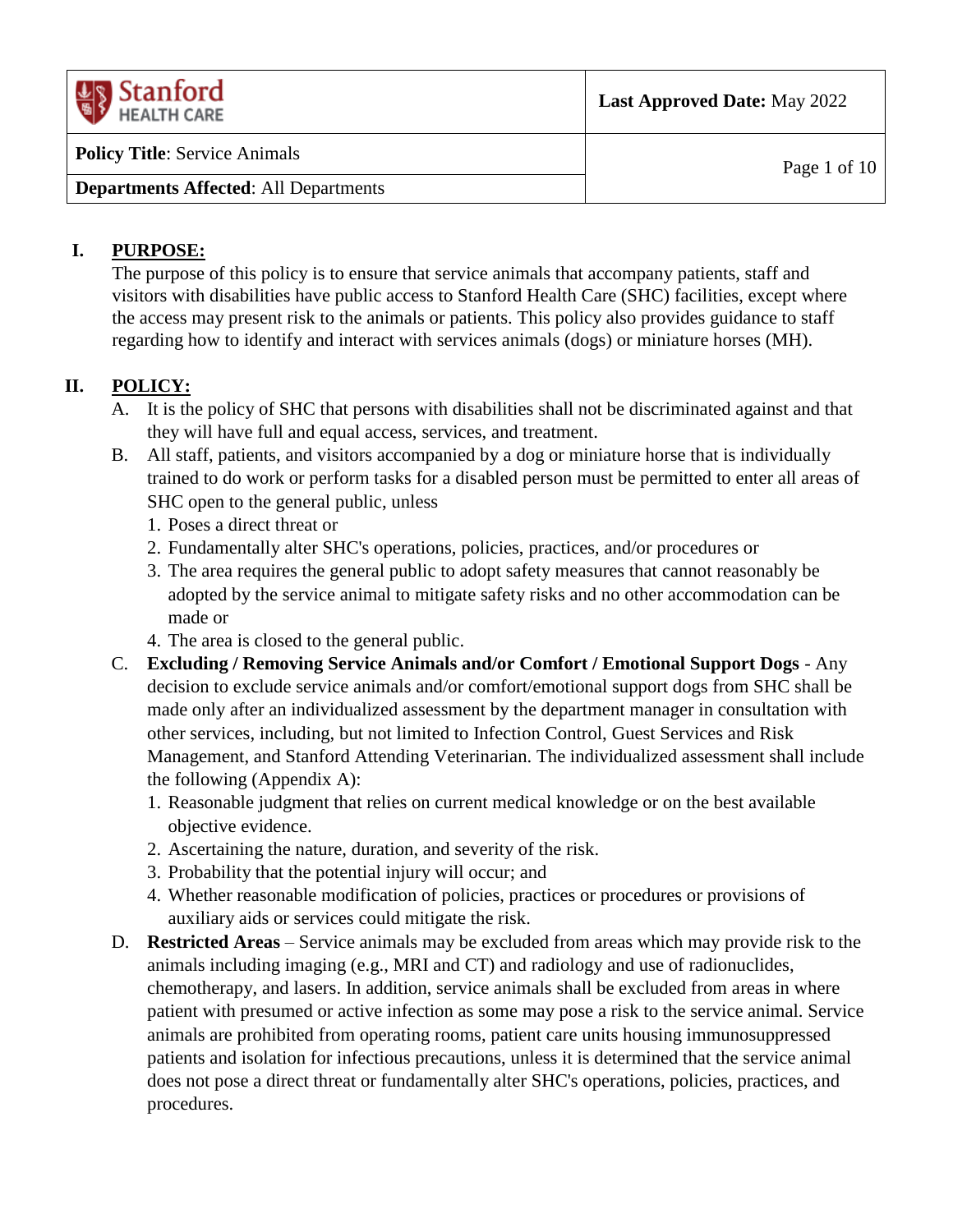| <b>HEALTH CARE</b>                           |              |
|----------------------------------------------|--------------|
| <b>Policy Title:</b> Service Animals         | Page 2 of 10 |
| <b>Departments Affected: All Departments</b> |              |

### E. **Staff Inquiry**

- 1. SHC staff shall use minimal inquiry when the work, service or tasks performed by the dog or miniature horse are not obvious and apparent.
- 2. When it is not obvious or apparent what service, task or work the *dog* performs, staff may ask two questions only:
	- a. Is the dog a service animal required because of a disability; and
	- b. What work or task has the dog been trained to perform?
- 3. Under the Americans with Disability Act (ADA), staff shall rely upon the patient or visitor's word that the dog is a service animal and the description of the service, task or work it performs. If the animal is not a service animal, staff shall use CI-CARE words that work and contact Guest Services, if necessary.
- 4. Staff shall not engage in the following lines of inquiry:
	- a. Ask about the nature or extent of the person's disability.
	- b. Require documentation to support service animal status (ex: ID card, proof of certification and training).
	- c. Ask dog to demonstrate ability to perform service, task, or work.
	- d. Refuse access based upon allergies and fear of dogs.
	- e. Modify practices and accommodate the service animal (ex: move patient to another comparable room, change staff schedules)
	- f. Treat patients and visitors with service animals less favorably.
	- g. Pet the service animal (May distract from assigned tasks).
	- h. Feed, clean, toilet or care for the service animal.
	- i. Ask patient, visitor, or handler to remove service animal from premises, unless there is a legitimate reason, and an individualized assessment has been completed (Appendix A).
- F. **Requirements for Handlers and Service Animals** Service animals shall be under the handler's control at all times via harness, leash, tether, unless these devices interfere with the service animal's work in which case the handler must be able to maintain control over the service animal via voice control, motion/signal control or effective controls.
	- 1. The handler shall perform hand hygiene and follow Standard Precautions policy for self and animal care.
	- 2. The handler shall use the prescribed/designated areas for animal relief (e.g., 500 Pasteur Dog Park, see [Appendix B\)](#page-9-0).
	- 3. If a service animal becomes sick or injured while in SHC facilities, the handler is responsible for arranging veterinary care. Neither the hospital nor campus veterinary services can provide care to privately owned animals.
- G. **Safety Incidents and Legitimate Reasons for Removing the Service Animal**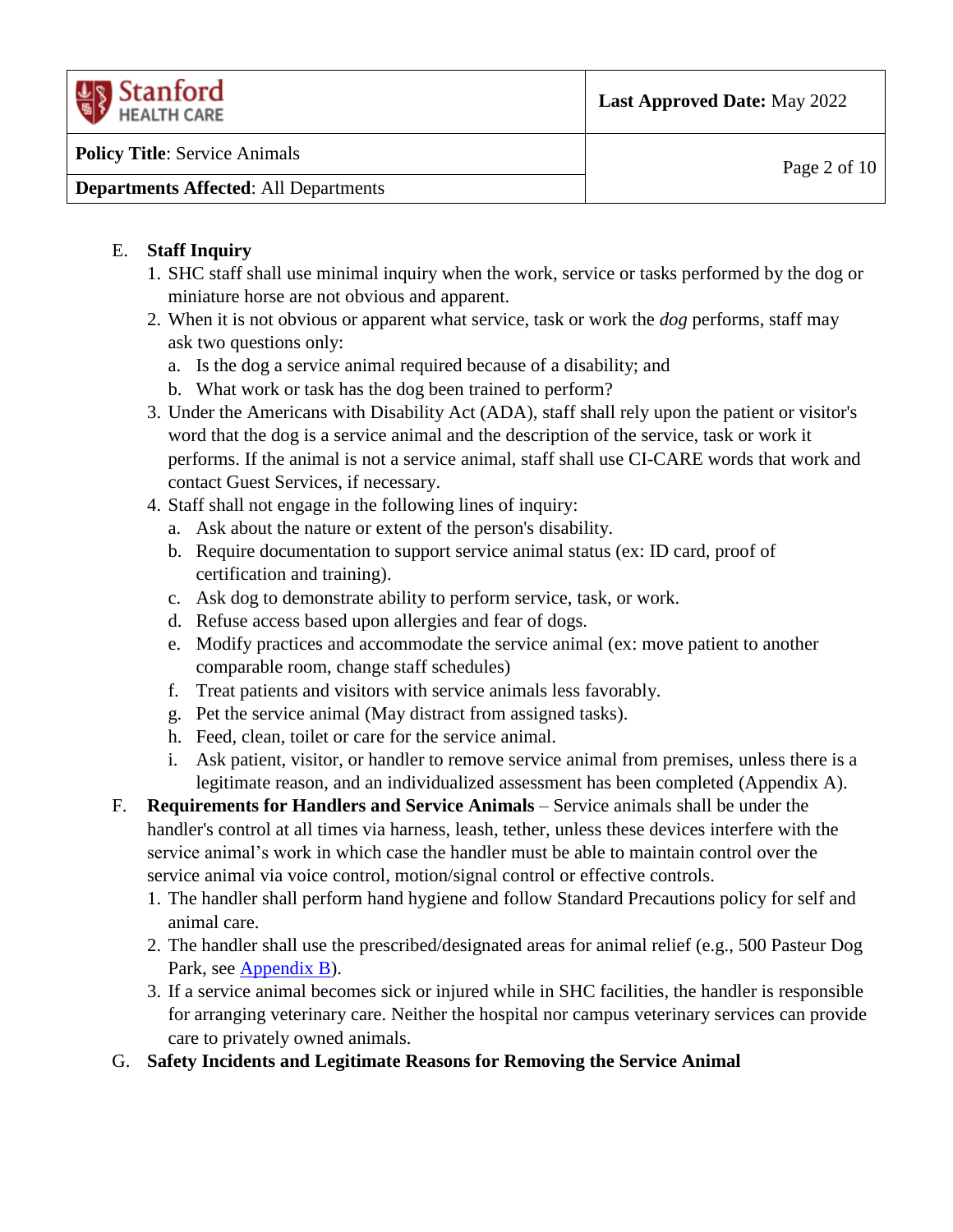| $\left\langle \frac{1}{2} \right\rangle$ Stanford<br><b>HEALTH CARE</b> | <b>Last Approved Date: May 2022</b> |
|-------------------------------------------------------------------------|-------------------------------------|
| <b>Policy Title: Service Animals</b>                                    | Page $3$ of $10$                    |
| <b>Departments Affected: All Departments</b>                            |                                     |

- 1. All patient and staff safety incidents shall be reported to SAFE and to the Stanford Attending Veterinarian and Security Operations Center. Reasons for removal of Service Animals from SHC facilities shall include the following (Appendix A):
	- a. Direct threat
	- b. Fundamentally alters SHC's operations, policies, practices, and procedures.
	- c. Dog is out of control and handler does not take effective action to control
		- i. Disruption (e.g., barking, running, jumping).
		- ii. Aggressive behavior (e.g., biting, lunging).
	- d. Not housebroken
	- e. Poor hygiene (e.g., fleas, skin conditions).
	- f. Dog is sick (e.g., coughing, sneezing, vomiting, and diarrhea and/or has had a fever within the past 3 days).
	- g. The handler is a patient and during care is incapable of managing the animal. In such cases, staff shall contact Guest Services to arrange for alternate care.

# H. **Miniature Horses (MH)**

- 1. Miniature Horses are not Service Animals under the ADA; however, MHs shall be accommodated where reasonable and if individually trained to do work or perform tasks for people with disabilities.
- 2. The department manager, in consult with other departments as needed, shall complete an individualized assessment to determine whether miniature horses can be accommodated. The four (4) assessment factors are:
	- a. Whether the MH is housebroken or has devices used to support elimination.
	- b. Whether the MH is under the owner or handler's control.
	- c. Whether the facility can accommodate the miniature horse's type, size, and weight; and
	- d. Whether the MH's presence will not compromise legitimate safety requirements necessary for safe operations.

# **III. DEFINITIONS:**

- A. Individual with a Disability: A person who:
	- 1. Has a physical or mental impairment that substantially limits one or more major life activities,
	- 2. Has a record of such an impairment, or
	- 3. Is perceived by others as having such an impairment
- B. Service Animal: Only dogs (excludes other species of animals, however, see additional considerations for miniature horses; See also Miniature Horses (MH) section herein) that are individually trained to do work or perform tasks for people with disabilities qualify as service animals.
	- 1. Service animals recognize and respond to needs. Examples include, but are not limited to: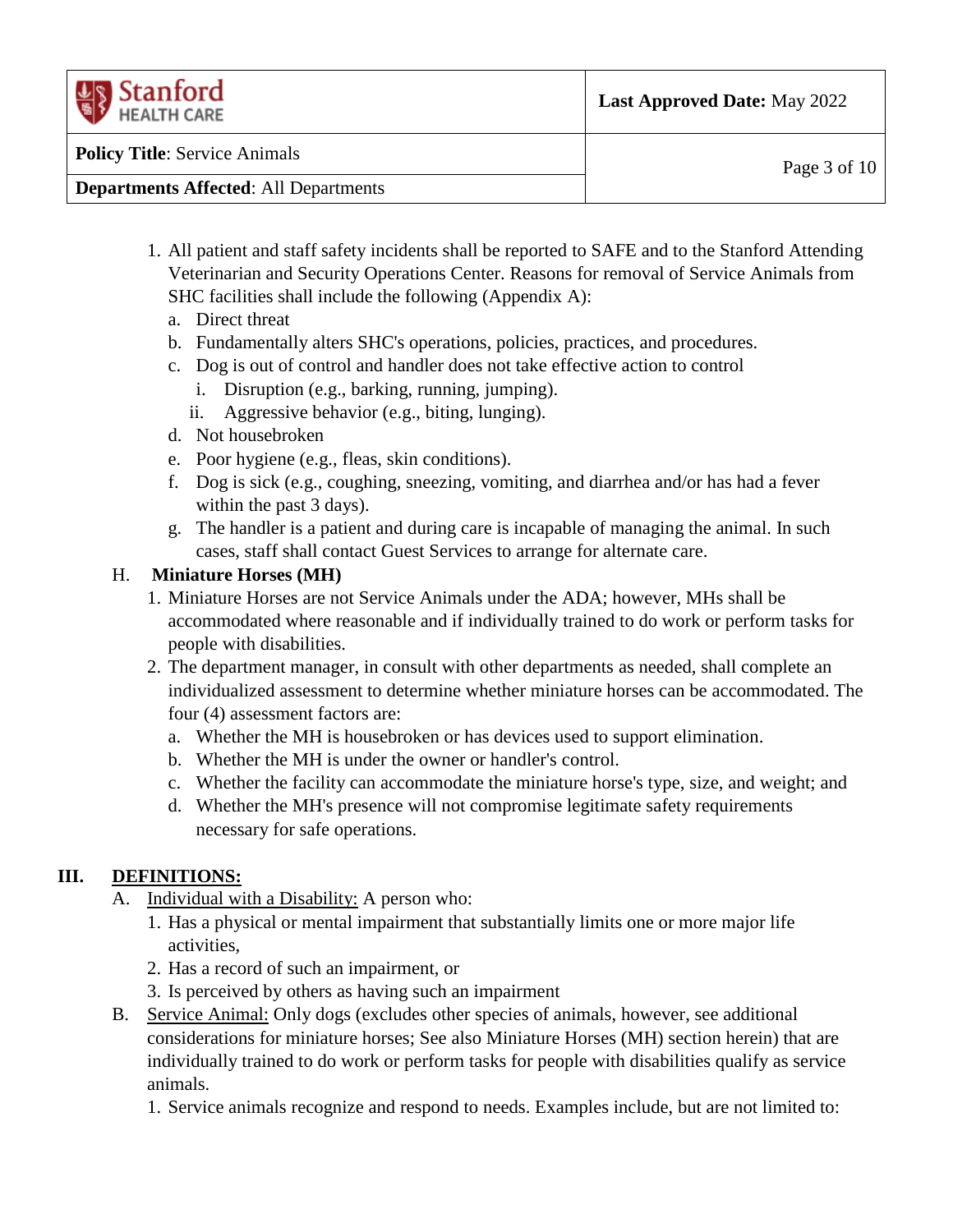| <b>UR</b> Stanford<br><b>HEALTH CARE</b>     | <b>Last Approved Date: May 2022</b> |
|----------------------------------------------|-------------------------------------|
| <b>Policy Title:</b> Service Animals         | Page 4 of $10$                      |
| <b>Departments Affected: All Departments</b> |                                     |

- a. Guiding vision impaired
- b. Alerting hearing impaired
- c. Pulling wheelchair
- d. Retrieving items
- e. Stability and ambulation
- f. Alerting or protecting person having seizure
- g. Reminding person to take medication
- h. Calming person with Post-Traumatic Stress Disorder during an anxiety attack
- i. Preventing or interrupting impulsive or destructive behavior
- j. Removing disoriented individuals from dangerous situations
- C. "Trained": The ADA provides that a service dog must be trained to do work or perform tasks. In other words, a dog cannot be a service animal until it has completed its training. However, the California Disabled Persons Act extends its protection to dogs in training and provides that service animals in the process of being trained may be taken into a public place for the purpose of furthering its training.
- D. Comfort / Emotional Support Dogs
	- 1. Dogs or other animals that solely provide companionship, comfort, and emotional support are not service animals under the Americans with Disability Act (ADA) and therefore do not have the same service animal accommodation requirements and considerations*.*
		- a. Companionship, comfort, and emotional support do not constitute work or tasks
		- b. While several institutions such as hospitals clinical practices allow and encourage the presence of therapy animals, the handlers and/or owners of the therapy animals are not granted the same rights to public access as assistance dogs under the Americans with Disability Act (ADA).
- E. Direct Threat: A significant risk of substantial harm to the health or safety of others that cannot be eliminated or reduced by reasonable accommodations.
- F. Fundamental Alteration: A change that is so significant that it alters the nature of the facility or service offered. For example, service animals are generally prohibited from the operating room and burn units, which are not open to the public and requires strict hygiene and protective barriers that could not be reasonably imposed on the service animal. Allowing a service animal in areas such as the operating room would require a fundamental alteration of the nature of the facility.
- G. Undue burden: Generally, means significant difficulty or expense. Additional information regarding factors to consider with undue burden can be found at the following link: <https://www.ada.gov/reachingout/l2factors.html>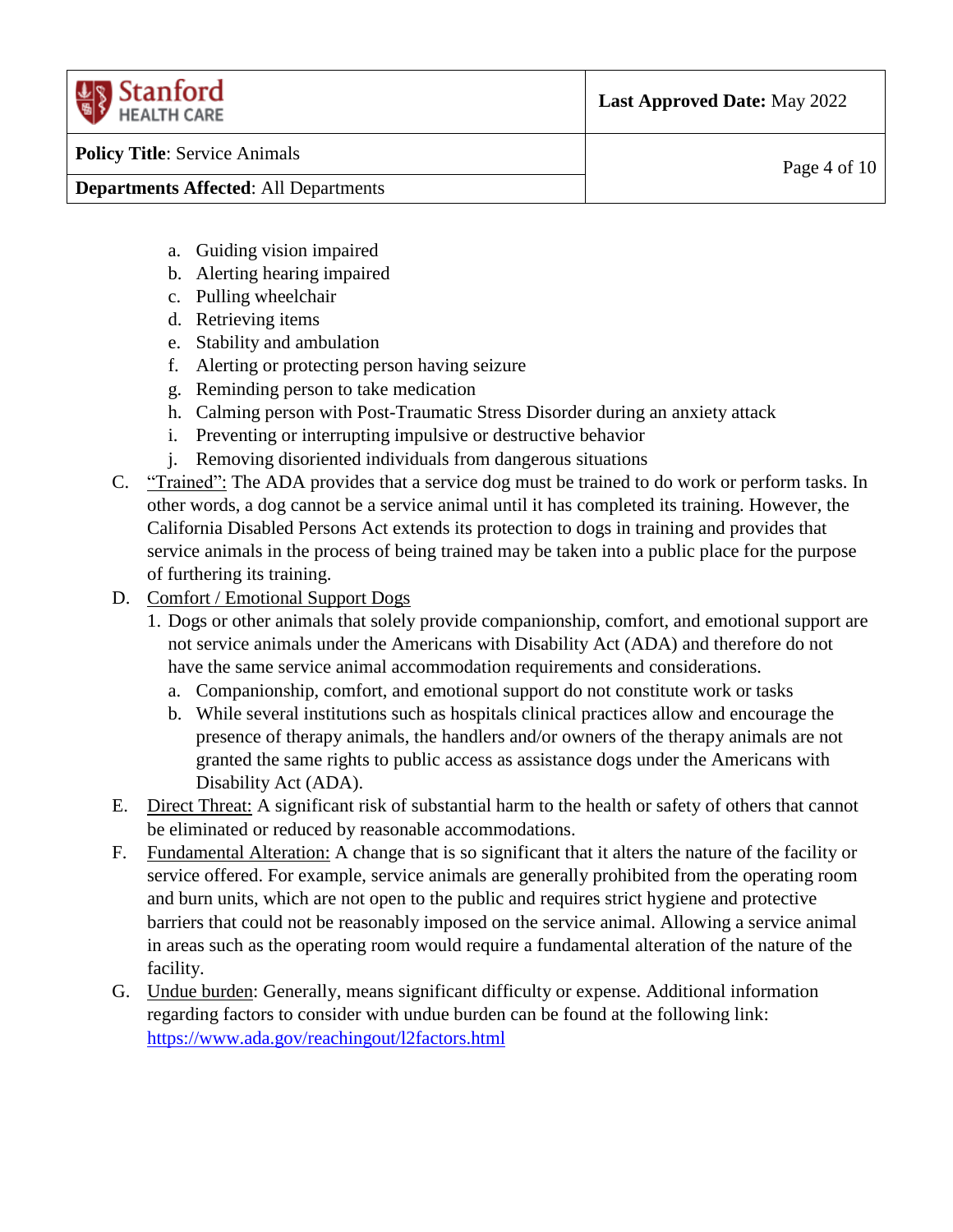| <b>US</b> Stanford<br><b>HEALTH CARE</b>     | <b>Last Approved Date: May 2022</b> |
|----------------------------------------------|-------------------------------------|
| <b>Policy Title:</b> Service Animals         | Page 5 of $10$                      |
| <b>Departments Affected: All Departments</b> |                                     |

## **IV. COMPLIANCE:**

- A. All workforce members including employees, contracted staff, students, volunteers, credentialed medical staff, and individuals representing or engaging in the practice at Stanford Health Care (SHC) are responsible for ensuring that individuals comply with this policy.
- B. Violations of this policy will be reported to the Department Manager and any other appropriate Department as determined by the Department Manager or in accordance with SHC policy. Violations will be investigated to determine the nature, extent, and potential risk to SHC. Workforce members who violate this policy will be subject to the appropriate disciplinary action up to and including termination.

# **V. RELATED DOCUMENTS / PROCEDURES:**

- A. Disabled Accessibility and Services Policy
- B. Disability Discrimination Grievance Policy
- C. Workplace Accommodations Policy

## **VI. APPENDICES:**

- A. [Appendix A: Individualized Service Animal Assessment Tool](#page-6-0)
- B. [Appendix B: Stanford Hospital Dog Park](#page-9-0)

# **VII. DOCUMENT INFORMATION:**

- A. Legal References / Regulatory Requirements:
	- 1. Americans with Disabilities Act of 1990 U.S.C. §12181 et seq.
	- 2. 28 CFR §§ 35.104, 35.130, 35.136, 36.104, 36.208, 36.301, 36.302
	- 3. The Rehabilitation Act of 1973, 2a USC §794
	- 4. Cal. Civ. Code §54 55.32
	- 5. Cal. Pen. Code §§365.5, 365.6
- B. Original Document Owner:
	- 1. Author and date: Dana Orquiza, March 7, 2014
	- 2. Stored in: Administrative Manual
- C. Review and Renewal Requirements:
	- 1. This policy will be reviewed and/or revised every three years or as required by change of law or practice.
- D. Review and Revision History:
	- 1. 05/2021, Kevin Burson, Risk Manager, Risk Management; Sherril Green DVM, Veterinarian, Stanford University Veterinarian; Steve Felt DVM, Veterinarian, Stanford University; Employee Safety Council
	- 2. 03/2022 Kevin Burson, Risk Manager, Risk Department; Angelo Soto, EHS Integrity and HIMS Operations Director, HIMS Department; Jody Greenhalgh OTR/L, Occupational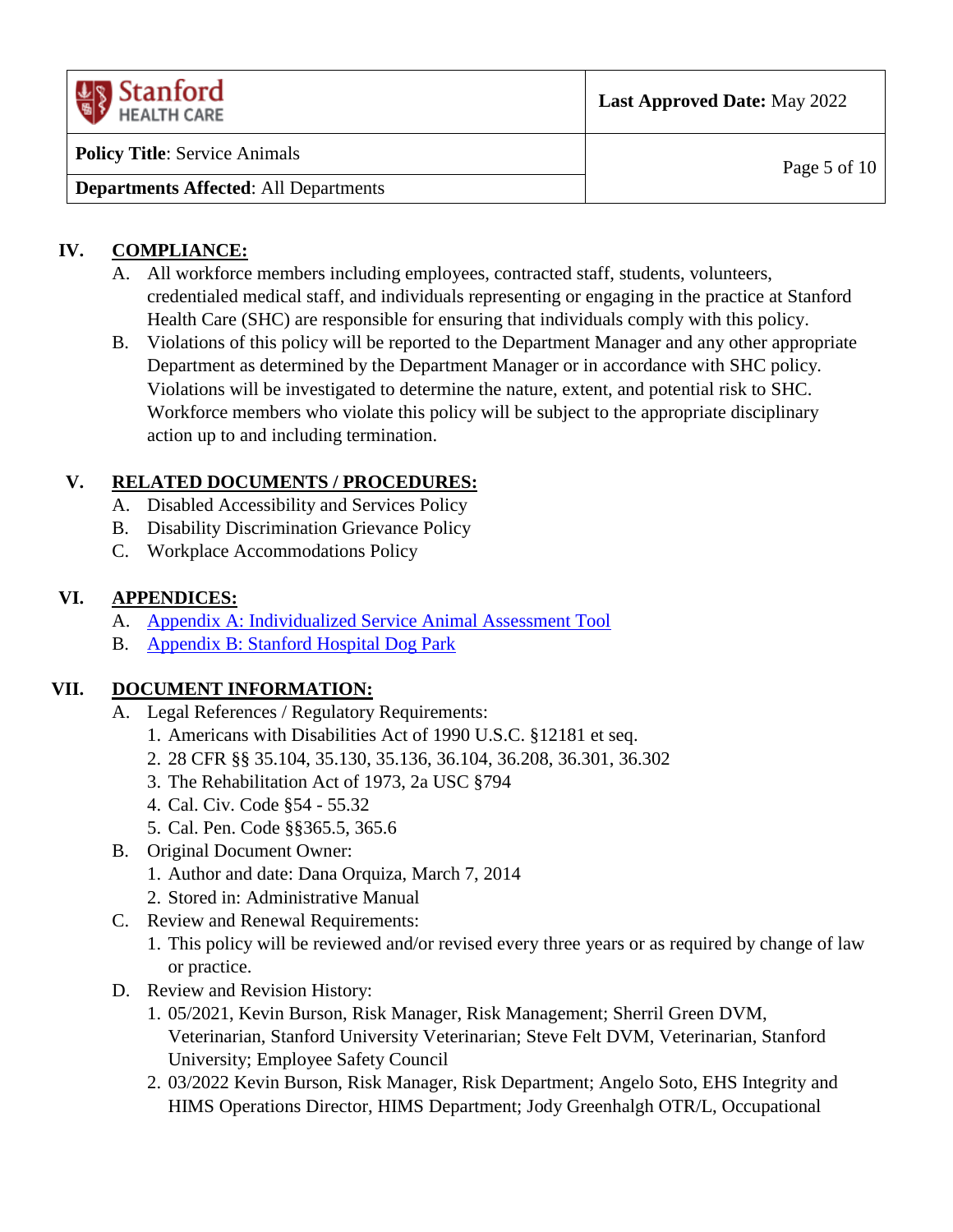| $\left\langle \frac{1}{2} \right\rangle$ Stanford<br><b>HEALTH CARE</b> | <b>Last Approved Date: May 2022</b> |
|-------------------------------------------------------------------------|-------------------------------------|
| <b>Policy Title: Service Animals</b>                                    | Page 6 of 10                        |
| <b>Departments Affected: All Departments</b>                            |                                     |

Therapist, Stanford Medicine Alliance for Disability Inclusion and Equity; Nitay Gill, Director Special Patient Services, Customer Navigation; Fred Ehlers, Director, Site Support Services; Suzanne Harris, Director of Employee Labor Relations, Human Resources

#### E. Approvals:

- 1. 08/2014, Quality, Patient Safety & Effectiveness Committee
- 2. September 2014, SHC Medical Executive Committee; SHC Board Credentials, Policies & Procedures Committee
- 3. 03/2022 Barbara Hardy, Chief IDHE Officer, Inclusion, Diversity & Health Equity; Helen Wirth, Administrative Director, Hospitality Services
- 4. 04/2022 Policy & Procedure Steering Committee
- 5. 05/2022 Medical Executive Committee; SHC Board of Credentials, Policy & Procedure

*"This document is intended for use by staff of Stanford Health Care. No representations or warranties are made for outside use. Not for outside reproduction or publication without permission." V05.17.*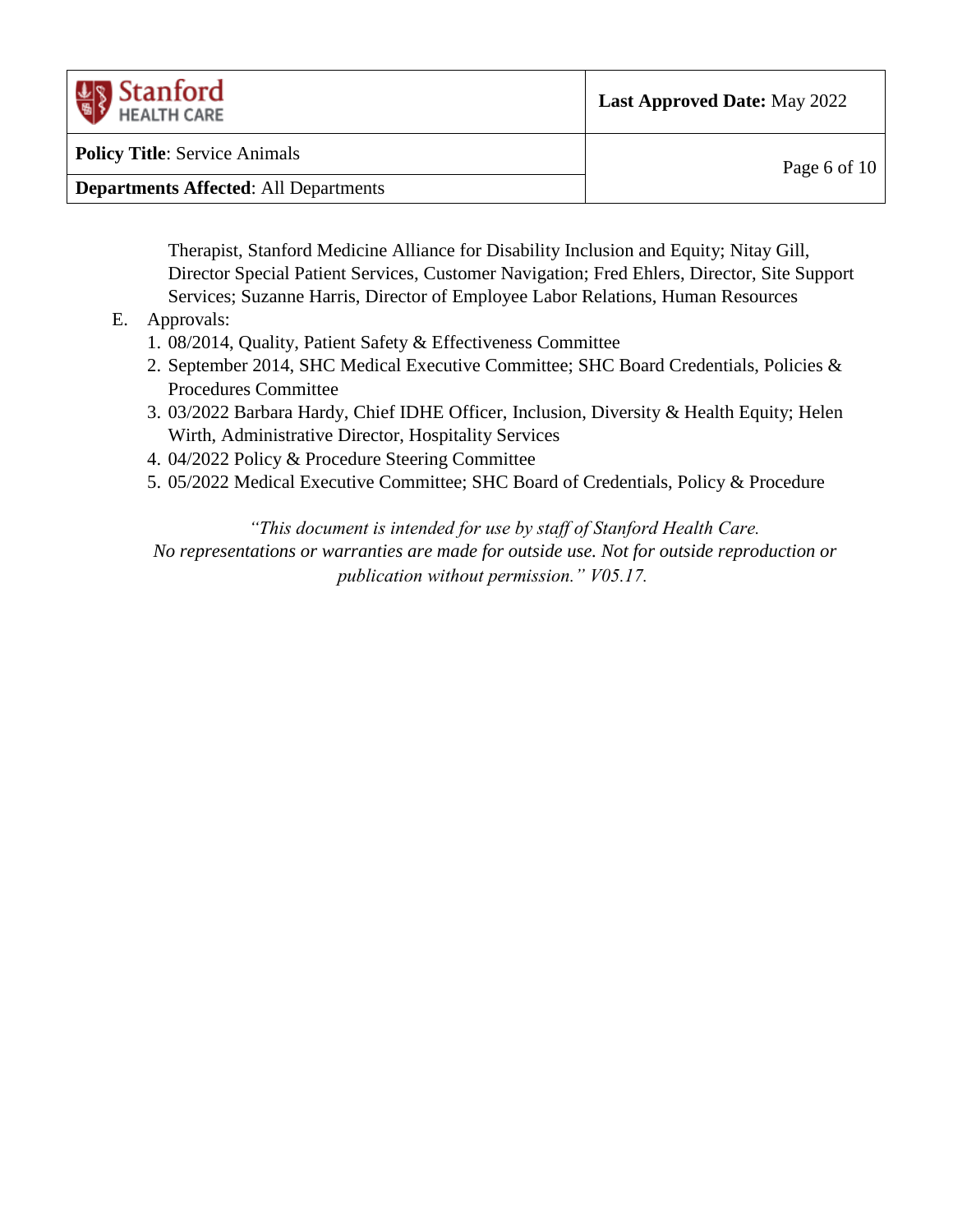

#### **Appendix A: Individualized Service Animal Assessment Tool**

<span id="page-6-0"></span>Any decision to **exclude or remove a service animal** from Stanford Health Care (SHC's) shall be made only after an individualized assessment completed by the department manager in collaboration with staff nurses, social work, physicians, advanced practice professionals and in consultation with other departments *as needed* including, but not limited to Infection Control, Guest Services and Risk Management.

Individualized assessment of direct threat must include all the following:

- A. Be based on actual risks, not speculation or generalizations; rely upon current medical knowledge or best available objective evidence
- B. The nature, duration and severity of the risk
- C. Determine the probability that potential injury will occur, and
- D. Determine reasonable accommodations to policy, practice, or procedures to accommodate the disability.

**Assessment Date**: \_\_\_\_\_\_\_\_\_\_\_\_\_\_\_\_\_\_\_

**Dept. Manager Name/Designee:** \_\_\_\_\_\_\_\_\_\_\_\_\_\_\_\_\_\_\_\_\_\_\_

Name:

**MRN** (If Patient), ID (If Employee) Write N/A if Family, Visitor or Other:

**Animal Being Assessed (***Circle***):** Service Dog Miniature Horse

**A. Check All Boxes That Apply to the Animal:** 

1. Animal poses a **direct threat<sup>1</sup>** to the health and safety of others

- □ Not housebroken; has had more than one accident
- □ Poor hygiene (malodorous, dirt, fleas)
- □ Illness (fever, vomiting, diarrhea, impaired ability to serve patient)
- $\Box$  Out of control / disruptive (barking, jumping, running, lunging, biting)

\_\_\_\_\_\_\_\_\_\_\_\_\_\_\_\_\_\_\_\_\_\_\_\_\_\_\_\_\_\_\_\_\_\_\_\_\_\_\_\_\_\_\_\_\_\_\_\_\_\_\_\_\_\_\_\_\_\_\_\_\_\_\_\_\_\_\_\_\_\_\_\_\_\_\_\_\_\_ \_\_\_\_\_\_\_\_\_\_\_\_\_\_\_\_\_\_\_\_\_\_\_\_\_\_\_\_\_\_\_\_\_\_\_\_\_\_\_\_\_\_\_\_\_\_\_\_\_\_\_\_\_\_\_\_\_\_\_\_\_\_\_\_\_\_\_\_\_\_\_\_\_\_\_\_\_\_ \_\_\_\_\_\_\_\_\_\_\_\_\_\_\_\_\_\_\_\_\_\_\_\_\_\_\_\_\_\_\_\_\_\_\_\_\_\_\_\_\_\_\_\_\_\_\_\_\_\_\_\_\_\_\_\_\_\_\_\_\_\_\_\_\_\_\_\_\_\_\_\_\_\_\_\_\_\_ \_\_\_\_\_\_\_\_\_\_\_\_\_\_\_\_\_\_\_\_\_\_\_\_\_\_\_\_\_\_\_\_\_\_\_\_\_\_\_\_\_\_\_\_\_\_\_\_\_\_\_\_\_\_\_\_\_\_\_\_\_\_\_\_\_\_\_\_\_\_\_\_\_\_\_\_\_\_ \_\_\_\_\_\_\_\_\_\_\_\_\_\_\_\_\_\_\_\_\_\_\_\_\_\_\_\_\_\_\_\_\_\_\_\_\_\_\_\_\_\_\_\_\_\_\_\_\_\_\_\_\_\_\_\_\_\_\_\_\_\_\_\_\_\_\_\_\_\_\_\_\_\_\_\_\_\_

#### **Additional facts:**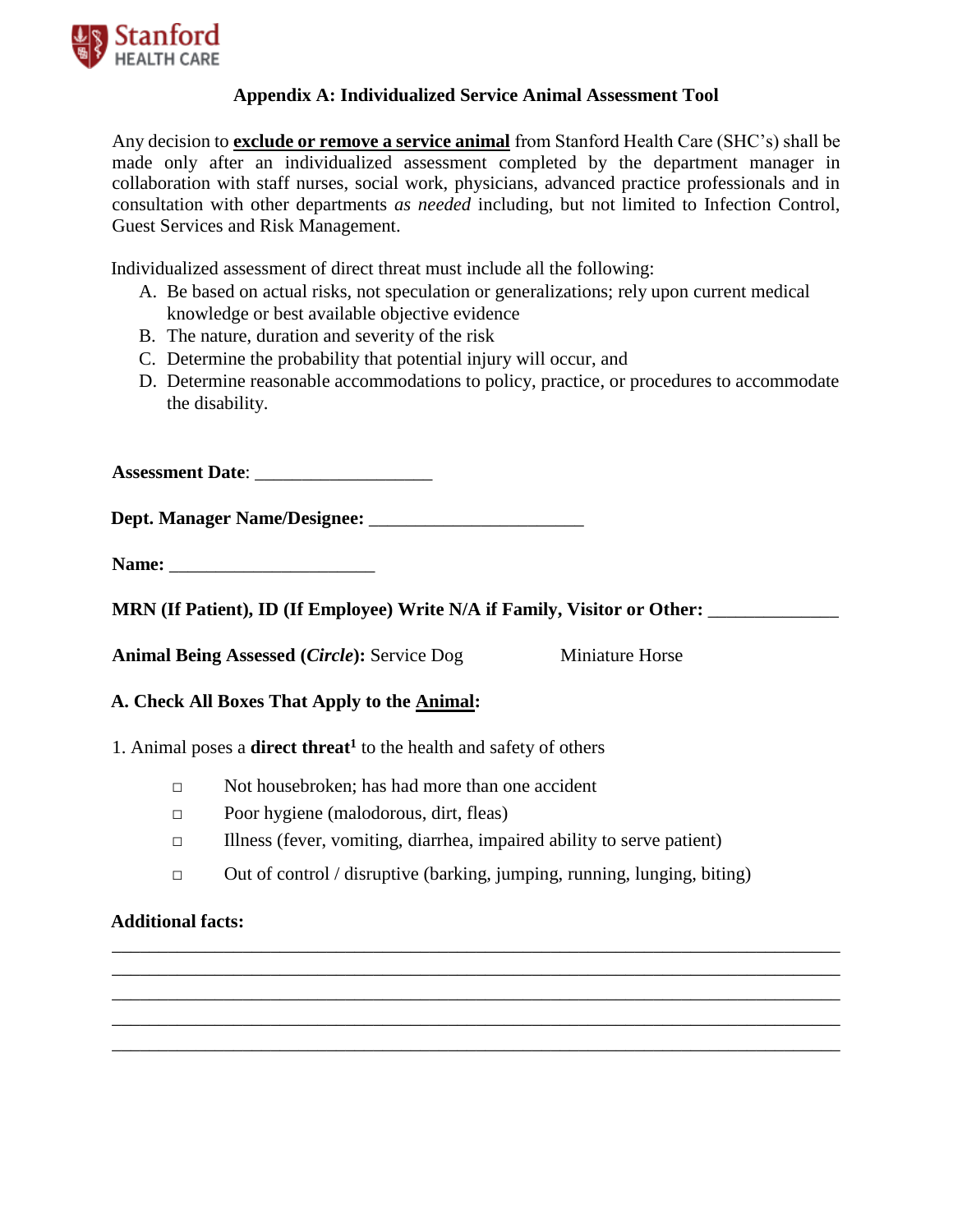

 $\overline{a}$ 

#### 2. **If you have checked any boxes above, please answer the following**:

- a. Nature of risk animal poses:
- b. Duration of the risk the animal poses:
- c. Severity of the risk:
- d. Probability that injury will occur:
- e. What reasonable accommodations can be made?
- 3. Animal **fundamentally alters<sup>1</sup>** SHC's operations, policies, practices, and procedures or would result in an **undue burden<sup>2</sup>** .

\_\_\_\_\_\_\_\_\_\_\_\_\_\_\_\_\_\_\_\_\_\_\_\_\_\_\_\_\_\_\_\_\_\_\_\_\_\_\_\_\_\_\_\_\_\_\_\_\_\_\_\_\_\_\_\_\_\_\_\_

\_\_\_\_\_\_\_\_\_\_\_\_\_\_\_\_\_\_\_\_\_\_\_\_\_\_\_\_\_\_\_\_\_\_\_\_\_\_\_\_\_\_\_\_\_\_\_\_\_\_\_\_\_\_\_\_\_\_\_\_

\_\_\_\_\_\_\_\_\_\_\_\_\_\_\_\_\_\_\_\_\_\_\_\_\_\_\_\_\_\_\_\_\_\_\_\_\_\_\_\_\_\_\_\_\_\_\_\_\_\_\_\_\_\_\_\_\_\_\_\_

\_\_\_\_\_\_\_\_\_\_\_\_\_\_\_\_\_\_\_\_\_\_\_\_\_\_\_\_\_\_\_\_\_\_\_\_\_\_\_\_\_\_\_\_\_\_\_\_\_\_\_\_\_\_\_\_\_\_\_\_

\_\_\_\_\_\_\_\_\_\_\_\_\_\_\_\_\_\_\_\_\_\_\_\_\_\_\_\_\_\_\_\_\_\_\_\_\_\_\_\_\_\_\_\_\_\_\_\_\_\_\_\_\_\_\_\_\_\_\_\_

NOTE: #3 should be completed when applicable. #3 must be completed if denying or removing an accommodation and section 2.e above is left blank.

\_\_\_\_\_\_\_\_\_\_\_\_\_\_\_\_\_\_\_\_\_\_\_\_\_\_\_\_\_\_\_\_\_\_\_\_\_\_\_\_\_\_\_\_\_\_\_\_\_\_\_\_\_\_\_\_\_\_\_\_\_\_\_\_\_\_\_\_\_\_\_\_\_\_\_\_\_\_ \_\_\_\_\_\_\_\_\_\_\_\_\_\_\_\_\_\_\_\_\_\_\_\_\_\_\_\_\_\_\_\_\_\_\_\_\_\_\_\_\_\_\_\_\_\_\_\_\_\_\_\_\_\_\_\_\_\_\_\_\_\_\_\_\_\_\_\_\_\_\_\_\_\_\_\_\_\_ \_\_\_\_\_\_\_\_\_\_\_\_\_\_\_\_\_\_\_\_\_\_\_\_\_\_\_\_\_\_\_\_\_\_\_\_\_\_\_\_\_\_\_\_\_\_\_\_\_\_\_\_\_\_\_\_\_\_\_\_\_\_\_\_\_\_\_\_\_\_\_\_\_\_\_\_\_\_ \_\_\_\_\_\_\_\_\_\_\_\_\_\_\_\_\_\_\_\_\_\_\_\_\_\_\_\_\_\_\_\_\_\_\_\_\_\_\_\_\_\_\_\_\_\_\_\_\_\_\_\_\_\_\_\_\_\_\_\_\_\_\_\_\_\_\_\_\_\_\_\_\_\_\_\_\_\_ \_\_\_\_\_\_\_\_\_\_\_\_\_\_\_\_\_\_\_\_\_\_\_\_\_\_\_\_\_\_\_\_\_\_\_\_\_\_\_\_\_\_\_\_\_\_\_\_\_\_\_\_\_\_\_\_\_\_\_\_\_\_\_\_\_\_\_\_\_\_\_\_\_\_\_\_\_\_ \_\_\_\_\_\_\_\_\_\_\_\_\_\_\_\_\_\_\_\_\_\_\_\_\_\_\_\_\_\_\_\_\_\_\_\_\_\_\_\_\_\_\_\_\_\_\_\_\_\_\_\_\_\_\_\_\_\_\_\_\_\_\_\_\_\_\_\_\_\_\_\_\_\_\_\_\_\_ \_\_\_\_\_\_\_\_\_\_\_\_\_\_\_\_\_\_\_\_\_\_\_\_\_\_\_\_\_\_\_\_\_\_\_\_\_\_\_\_\_\_\_\_\_\_\_\_\_\_\_\_\_\_\_\_\_\_\_\_\_\_\_\_\_\_\_\_\_\_\_\_\_\_\_\_\_\_

#### **Provide Facts Demonstrating a Fundamental Alteration or Undue Burden:**

#### **B. Check All Boxes that Apply to the Patient/Handler/Owner**

- □ Refuses or is unable to control the animal (tether, harness, verbal commands, visual cues)
- □ Refuses or is unable to feed and care for the animal (ambulation, toileting)
- $\Box$  Refuses or does not designate / provide handler to control animal
- □ Does not have friends or family who can control and care for the animal

 $<sup>1</sup>$  Does the presence of the animal significantly alter the nature of the services, goods, and facilities that SHC provides?</sup> (Ex: Dog would fundamentally alter the services in the OR since the OR is a limited access area that requires strict hygiene and protective barriers. No infection control measures could be reasonably imposed on the service animal).

<sup>2</sup> Does an accommodation present significant difficulty or expense?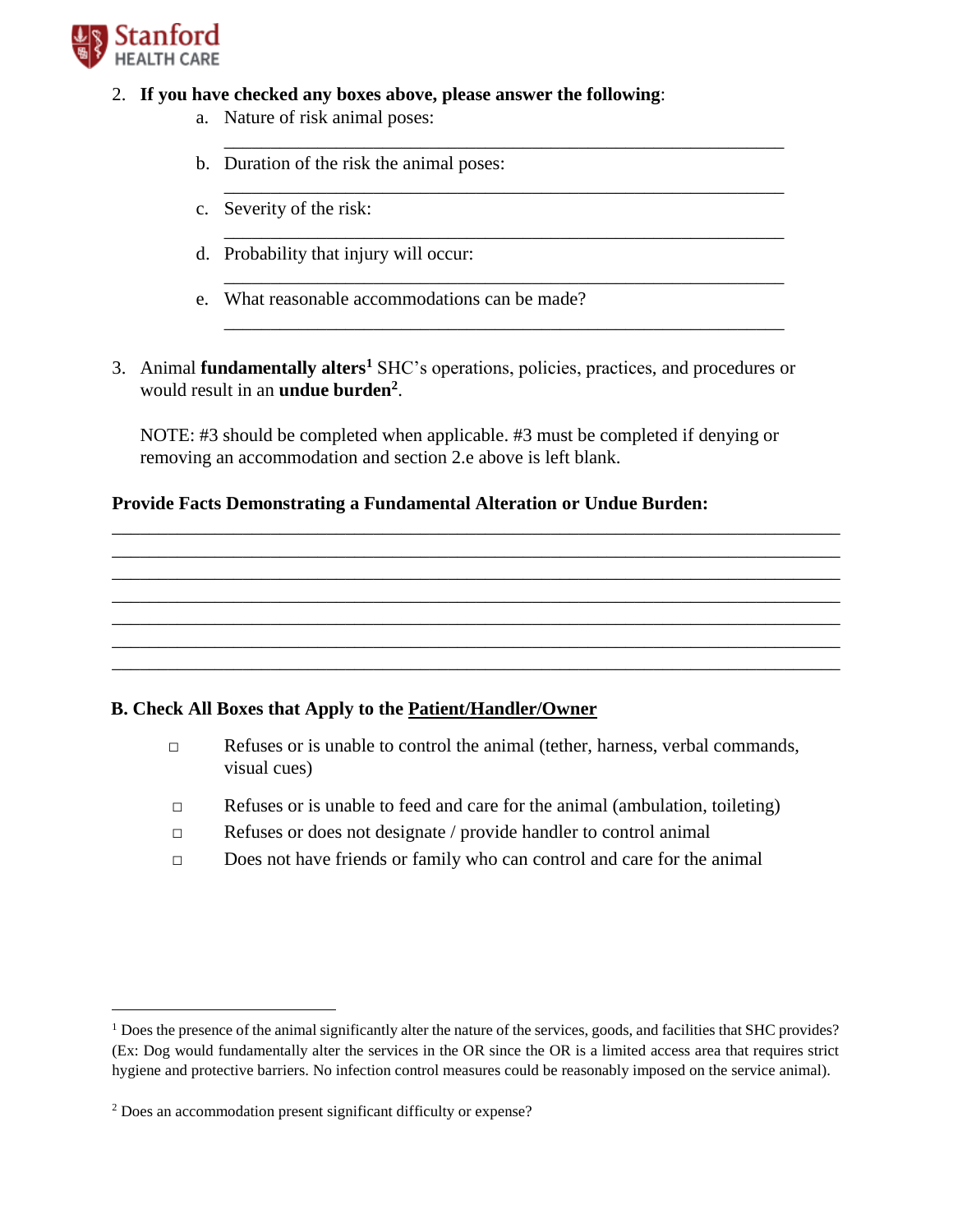

Send completed forms to:

- 1. **If Patient:** HIMS Departments to be scanned and placed in the Media Tab of the patient's Legal Medical Record. Forms can be sent to HIMS by mail to: Stanford Health Care Health Information Management 300 Pasteur Drive, MC 5200, Stanford, CA 94305- 5202 or email to: DL-HIMS-Document Imaging [DL-HIMS-](mailto:DL-HIMS-DocumentImaging@stanfordhealthcare.org)[DocumentImaging@stanfordhealthcare.org.](mailto:DL-HIMS-DocumentImaging@stanfordhealthcare.org)
- 2. **If Employee:** The employee's immediate supervisor should complete and send to Employee & Labor Relations.
- 3. **If Family, Visitor, or Other:** Send to [guestservices@stanfordhealthcare.org](mailto:guestservices@stanfordhealthcare.org)